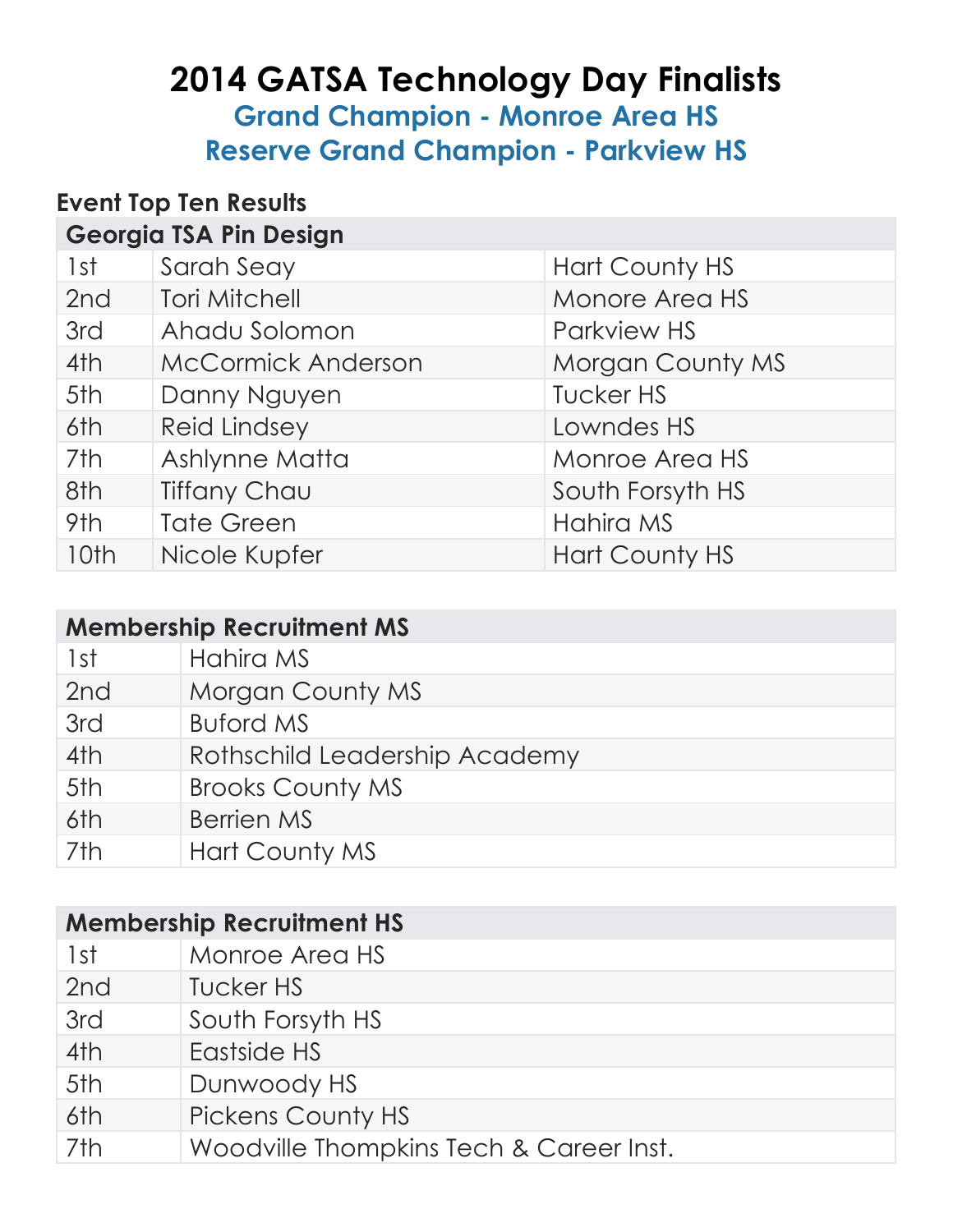| 8th  | Shiloh HS      |
|------|----------------|
| 9th  | Hart County HS |
| 10th | Swainsboro HS  |

| <b>Promotional Design</b> |                        |                                                           |
|---------------------------|------------------------|-----------------------------------------------------------|
| 1st                       | Lauren Williams        | Tucker HS                                                 |
| 2nd                       | Sida Tang              | Parkview HS                                               |
| 3rd                       | Jennifer Nguyen        | <b>Parkview HS</b>                                        |
| 4th                       | Jalen Weise            | Lowndes HS                                                |
| 5th                       | <b>Tori Mitchell</b>   | Monroe Area HS                                            |
| 6th                       | <b>Mateo Correa</b>    | <b>Gwinnett School of Math, Science</b><br>and Technology |
| 7th                       | Kristian Tresslar      | Gilmer HS                                                 |
| 8th                       | <b>Justin Kwak</b>     | McIntosh HS                                               |
| 9th                       | <b>Trevor Terry</b>    | Lowndes HS                                                |
| 10th                      | <b>Ryan Czerwinski</b> | <b>Chamblee Charter HS</b>                                |

| <b>Architectural Design</b> |                    |                                                    |
|-----------------------------|--------------------|----------------------------------------------------|
| 1st                         | Luke Little-Strand | <b>Chamblee Charter HS</b>                         |
| 2 <sub>nd</sub>             | Sida Tang          | <b>Parkview HS</b>                                 |
| 3rd                         | Kevin Cook         | Lowndes HS                                         |
| 4th                         | Aman Luthra        | <b>Parkview HS</b>                                 |
| 5 <sup>th</sup>             | May Do             | Gwinnett School of Math, Science<br>and Technology |
| 6th                         | Luke Hetland       | Winder-Barrow HS                                   |
| 7th                         | Matt Ray           | South Forsyth HS                                   |
| 8th                         | Kate Polyakova     | Woodville Thompkins Tech & Career<br>Inst.         |
| 9th                         | Nick Fornik        | North Forsyth HS                                   |
| 10th                        | Juan Guidino       | <b>Tucker HS</b>                                   |

| <b>Catapult Design Challenge</b> |                      |
|----------------------------------|----------------------|
|                                  | 1st Brooks County MS |
|                                  | 2nd Cambridge HS     |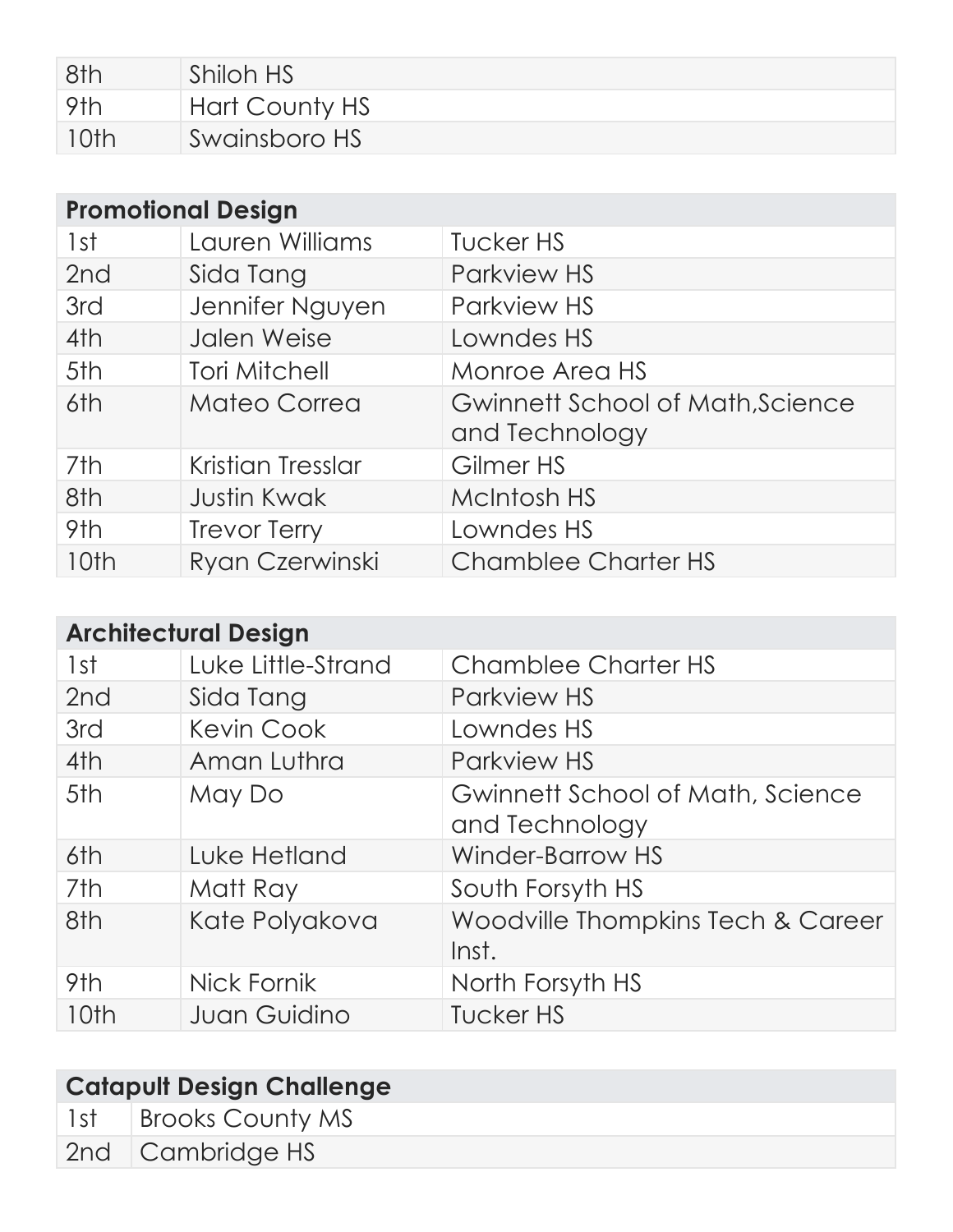| 3rd             | South Forsyth HS               |
|-----------------|--------------------------------|
| 4 <sup>th</sup> | Monroe Area HS                 |
| 5th             | Winder-Barrow HS               |
| 6th             | Woodstock HS                   |
| 7th             | <b>Harris County Carver MS</b> |
| 8th             | Lambert HS                     |
| 9th             | Loganville HS                  |
| 10th            | Tucker HS                      |

| <b>Dragster Challenge</b> |                         |                                                    |
|---------------------------|-------------------------|----------------------------------------------------|
| 1st                       | Alex Bondar             | Lakeside HS - Evans                                |
| 2 <sub>nd</sub>           | <b>Carson Dobbs</b>     | Monore Area HS                                     |
| 3rd                       | James Hauth             | Gwinnett School of Math, Science<br>and Technology |
| 4 <sup>th</sup>           | <b>Trevor Terry</b>     | Lowndes HS                                         |
| 5th                       | James Willard           | Gilmer HS                                          |
| 6th                       | <b>Bailey Noles</b>     | Monroe Area HS                                     |
| 7th                       | <b>Preston Crawford</b> | Hahira MS                                          |
| 8th                       | Jacob Fiveash           | Hahira MS                                          |
| 9th                       | Cole Swiszowski         | Gwinnett School of Math, Science<br>and Technology |
| 10th                      | Eli Farrow              | <b>Burke County MS</b>                             |

| <b>Shirt Design</b> |                       |                            |
|---------------------|-----------------------|----------------------------|
| 1st                 | <b>Tori Mitchell</b>  | Monroe Area HS             |
| 2nd                 | Sam Temple            | Eastside HS                |
| 3rd                 | David Nguyen          | <b>Chamblee Charter HS</b> |
| 4 <sup>th</sup>     | Sophie Summer         | Lowndes MS                 |
| 5th                 | <b>Kathryn Farley</b> | Gilmer HS                  |
| 6th                 | <b>Tifany Chau</b>    | South Forsyth HS           |
| 7th                 | James Bunting         | <b>Tucker MS</b>           |
| 8th                 | Stephanie Riveburg    | Swainsboro HS              |
| 9th                 | Sida Tang             | <b>Parkview HS</b>         |
| 10th                | Claire Kolisz         | Hahira MS                  |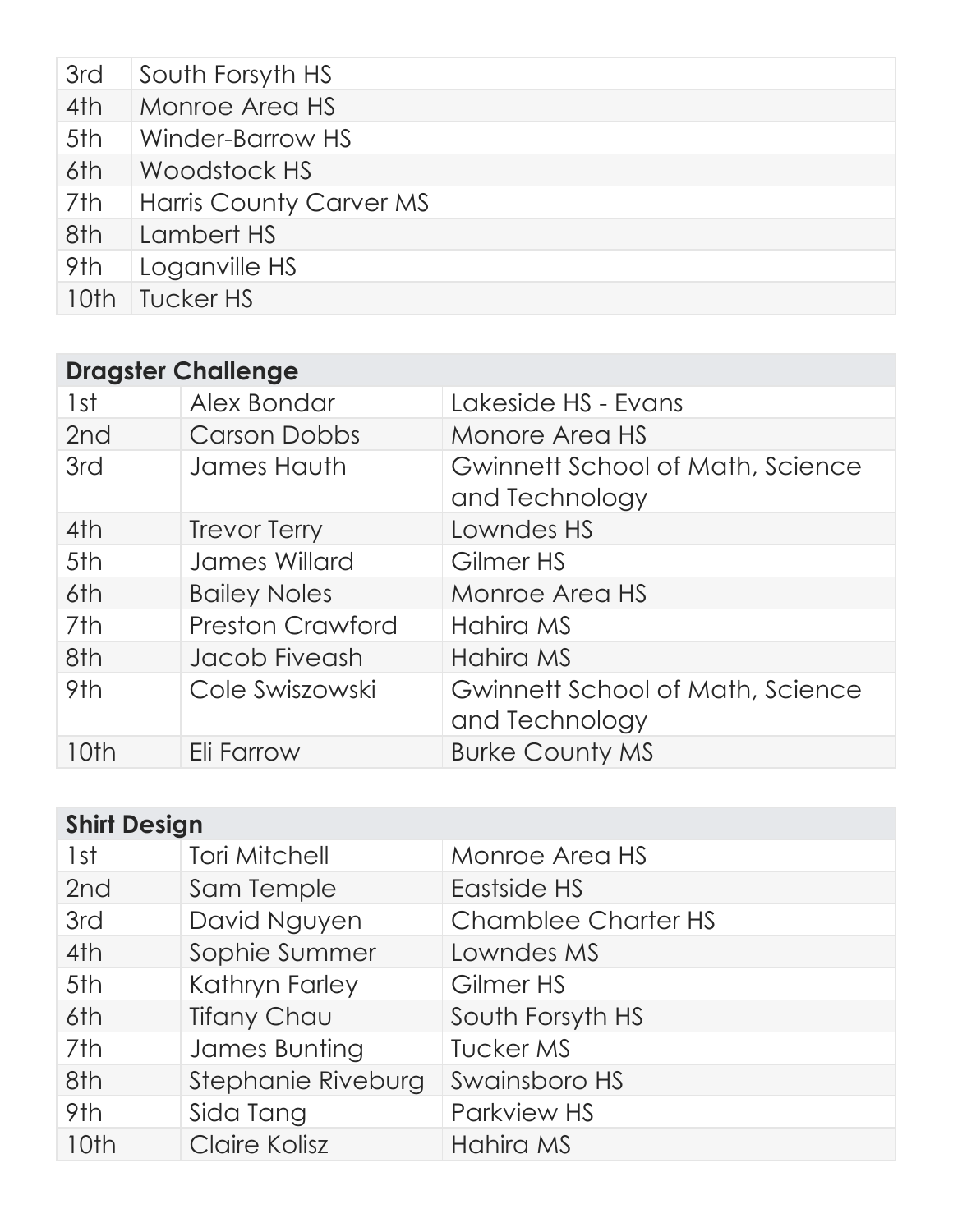|                 | <b>Mousetrap Car Challenge</b> |  |  |
|-----------------|--------------------------------|--|--|
| 1st             | Gwinnett School of Math,       |  |  |
|                 | Science and Technology         |  |  |
| 2nd             | Lambert HS                     |  |  |
| 3rd             | Pine Grove MS                  |  |  |
| 4 <sup>th</sup> | Jonesboro HS                   |  |  |
| 5 <sup>th</sup> | Shiloh HS                      |  |  |
| 6th             | Dunwoody HS                    |  |  |
| 7th             | Gilmer HS                      |  |  |
| 8th             | Forsyth Central HS             |  |  |
| 9th             | Hahira MS                      |  |  |
| 10th            | <b>Harris County Carver MS</b> |  |  |

|                 | <b>Rube Goldberg Challenge</b> |
|-----------------|--------------------------------|
| 1st             | South Forsyth HS               |
| 2 <sub>nd</sub> | <b>Monroe County MS</b>        |
| 3rd             | Swainsboro HS                  |
| 4 <sup>th</sup> | Coffee HS                      |
| 5th             | George Washington Carver HS    |
| 6th             | Westside HS                    |
| 7th             | Monroe Area HS                 |
| 8th             | North Cobb HS                  |
| 9th             | North Forsyth HS               |
| 10th            | Gilmer HS                      |

| <b>Structural Bridge Design Challenge</b> |                     |                                                    |  |
|-------------------------------------------|---------------------|----------------------------------------------------|--|
| 1st                                       | <b>Jack Fontana</b> | Parkview HS                                        |  |
| 2nd                                       | Jeffrey Jacob       | Gwinnett School of Math, Science<br>and Technology |  |
| 3rd                                       | Jalen Weise         | Lowndes HS                                         |  |
| 4th                                       | <b>Alex Goucher</b> | East Laurens High TSA                              |  |
| 5th                                       | Jacob Thompson      | <b>Mary Persons HS</b>                             |  |